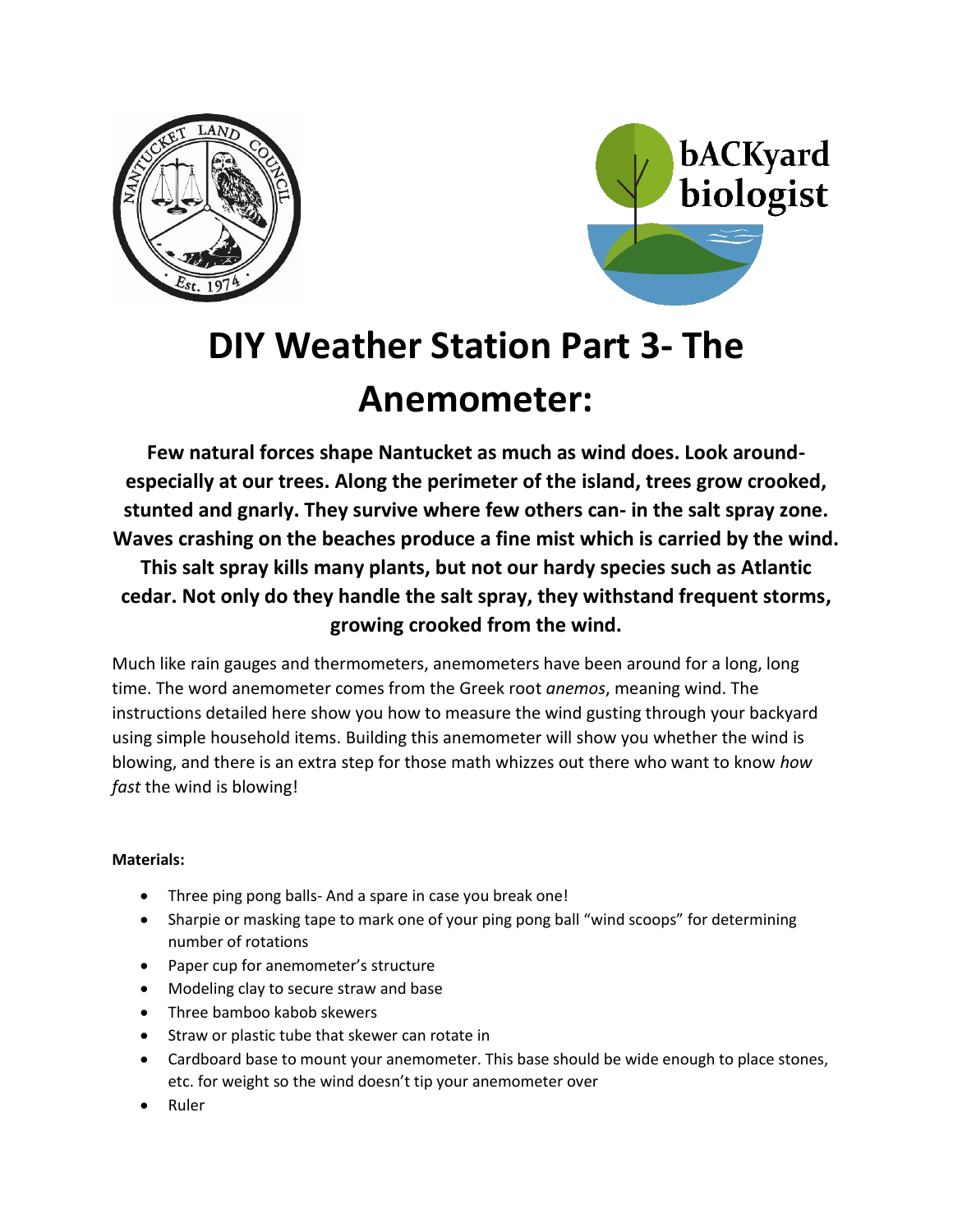• Scissors or utility knife (adult supervision required)

#### **Instructions:**

- 1. Cut out a cardboard base, large enough to weigh down your instrument and keep it stable. The typical paper cup does well with a 6''x6'' base.
- 2. Cut the straw down so that it is slightly taller than the paper cup.
- 3. Poke a hole in the bottom of the paper cup, large enough so the straw will fit snugly.
- 4. Using modeling clay, mount the paper cup to the carboard base with bottom up.
- 5. Insert straw into the cup until it reaches carboard base. Secure straw in place with modeling clay. Make sure it's as vertical and straight as possible!
- 6. Poke holes in top and bottom of one ping pong ball and put one bamboo skewer through it- this skewer will be the axis on which your anemometer rotates.
- 7. Poke four holes in ping pong ball for the other two bamboo skewers to be mounted. These skewers should form a horizontal "x" which will support your anemometer's wind scoops.
- 8. Carefully cut your other two ping pong balls in half. Once cut in half, poke holes on opposite sides and mount them on the horizontal skewers. If you plan to calculate wind speed, be sure to mark one of the scoops with a marker or piece of tape. This will make it easier to count anemometer rotations.
- 9. Set up your anemometer where there's a good breeze and have some fun!

#### **What to look for:**

As wind speed increases, your anemometer will spin faster and faster. Wind follows daily patterns-Notice that wind speed is often highest in the afternoon on Nantucket. Have you ever noticed that there are more calm, windless mornings than calm afternoons? Why do you think this is? There are other patterns the wind follows that you can discover with your DIY anemometer, and if you're really interested there are professionally built, extremely accurate versions available in many stores and online. These units are often affordable and easy to set up, making them a great option for a beginner meteorologist!

#### **Math extension: How fast is the wind blowing?**

You will need these equations:

## **Wind Speed = Circumference x rotations per hour**

**Circumference = 2πr**

**r = radius**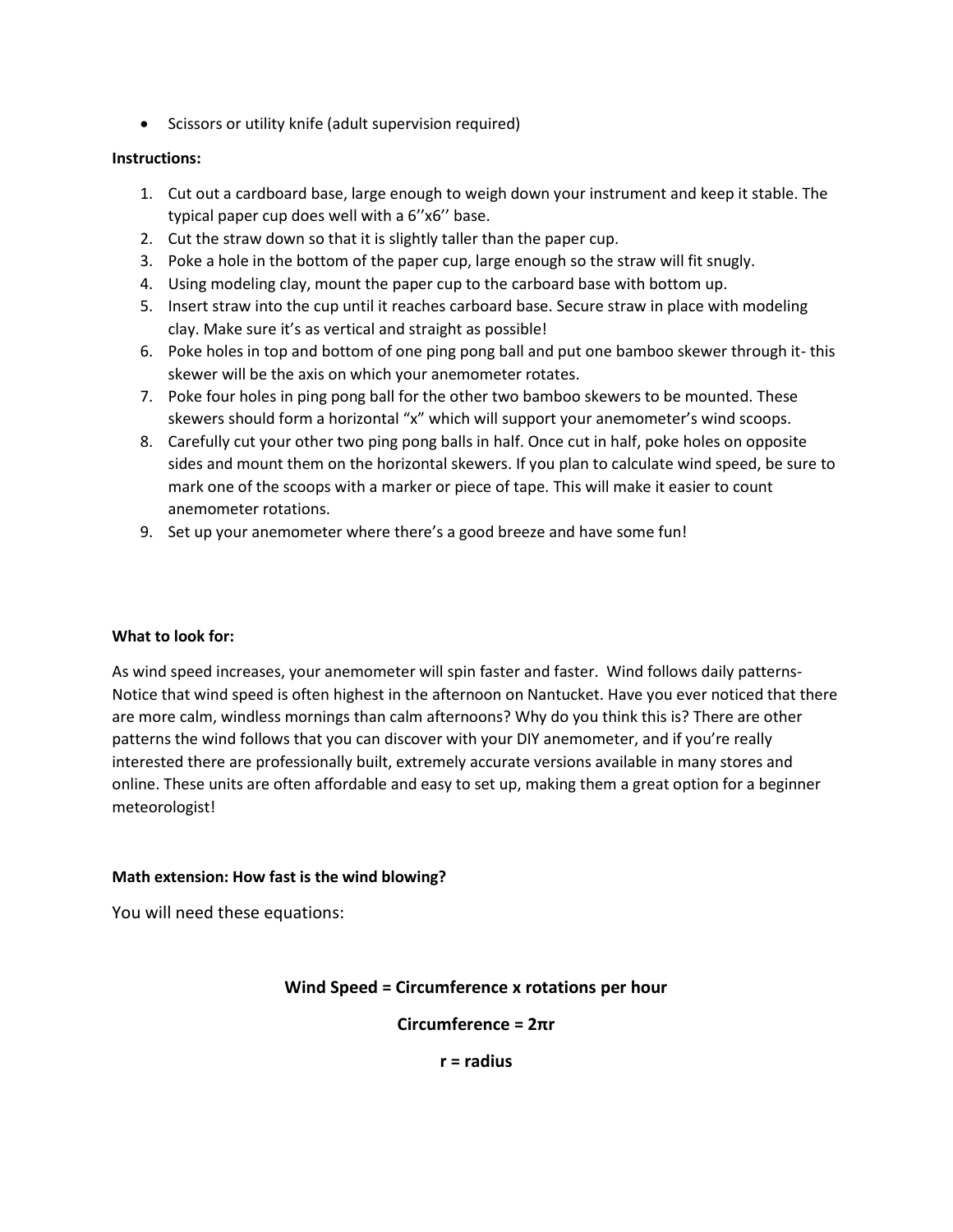Essentially, to determine wind speed we need to figure out how far the half ping pong ball "scoop" has travelled and how long it took to travel that distance. Begin by finding the radius, which is the distance from the center of the anemometer to the outer edge of the wind scoop. Once you've found the radius, plug it into the second equation to find the circumference of your anemometer. Once you've found circumference, plug that into the first equation to find the wind speed. While your homemade anemometer won't be as accurate as a professionally built one, you'd be surprised how close you can get!



#### **DIY anemometer materials:**